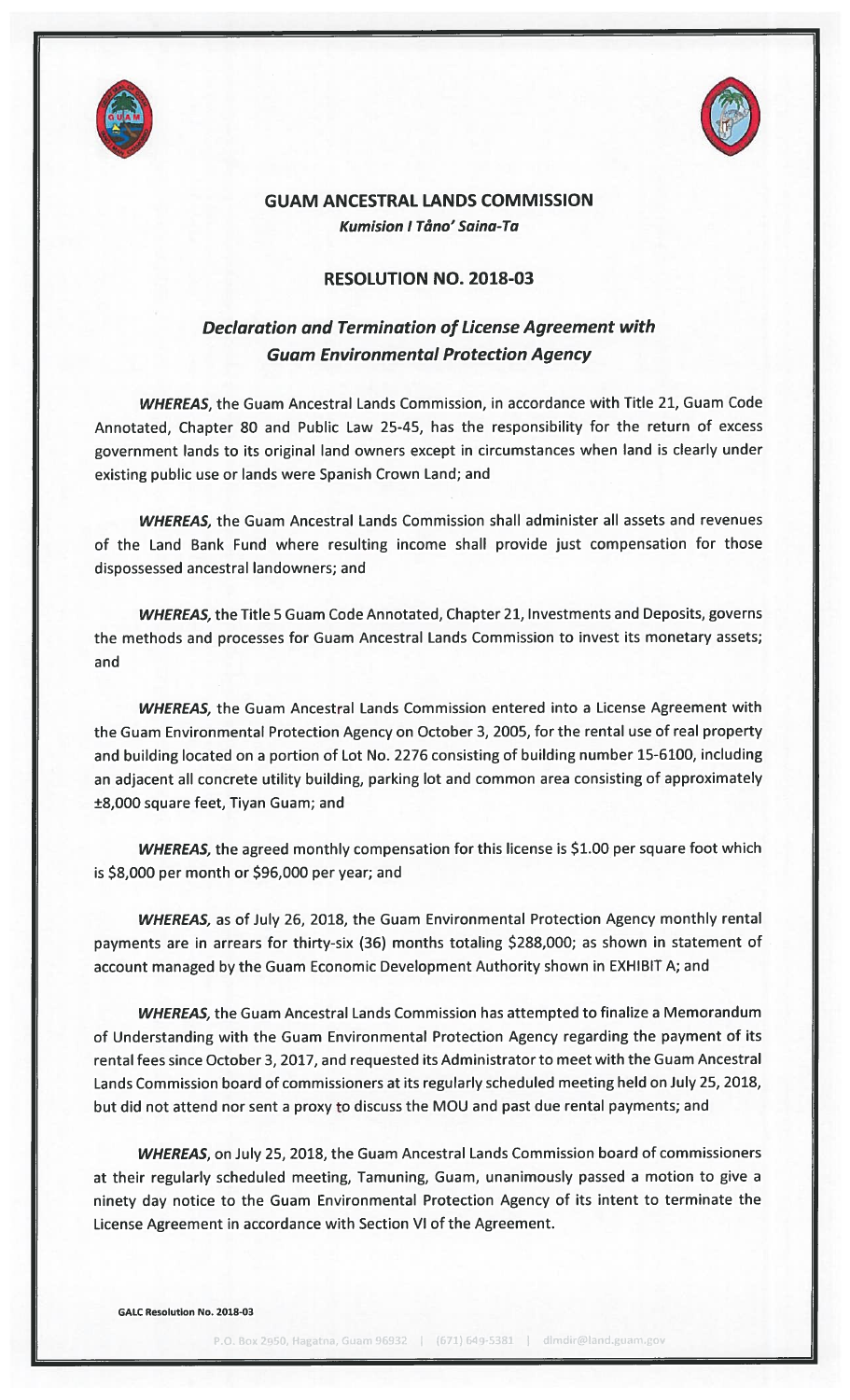NOW THEREFORE BE IT RESOLVED,

The Guam Ancestral Lands Commission board of commissioners directs its Executive Director to issue <sup>a</sup> ninety-day notice of intent to terminate its License Agreement with the Guam Environmental Protection Agency for default on its rental payments.

DULYAND REGULARLYADOPTED BY THE GUAM ANCESTRAL LANDS COMMISSION THIS 25TH DAY OF JULY 2018.

 $I.P.A 2018$  Date: 03 AUG 2018 ANTHONY ADA, Chairperson

Z, Secretar

Date:

Date: 8/3/2018

MICHAEL J.B. BORJA, Executive Director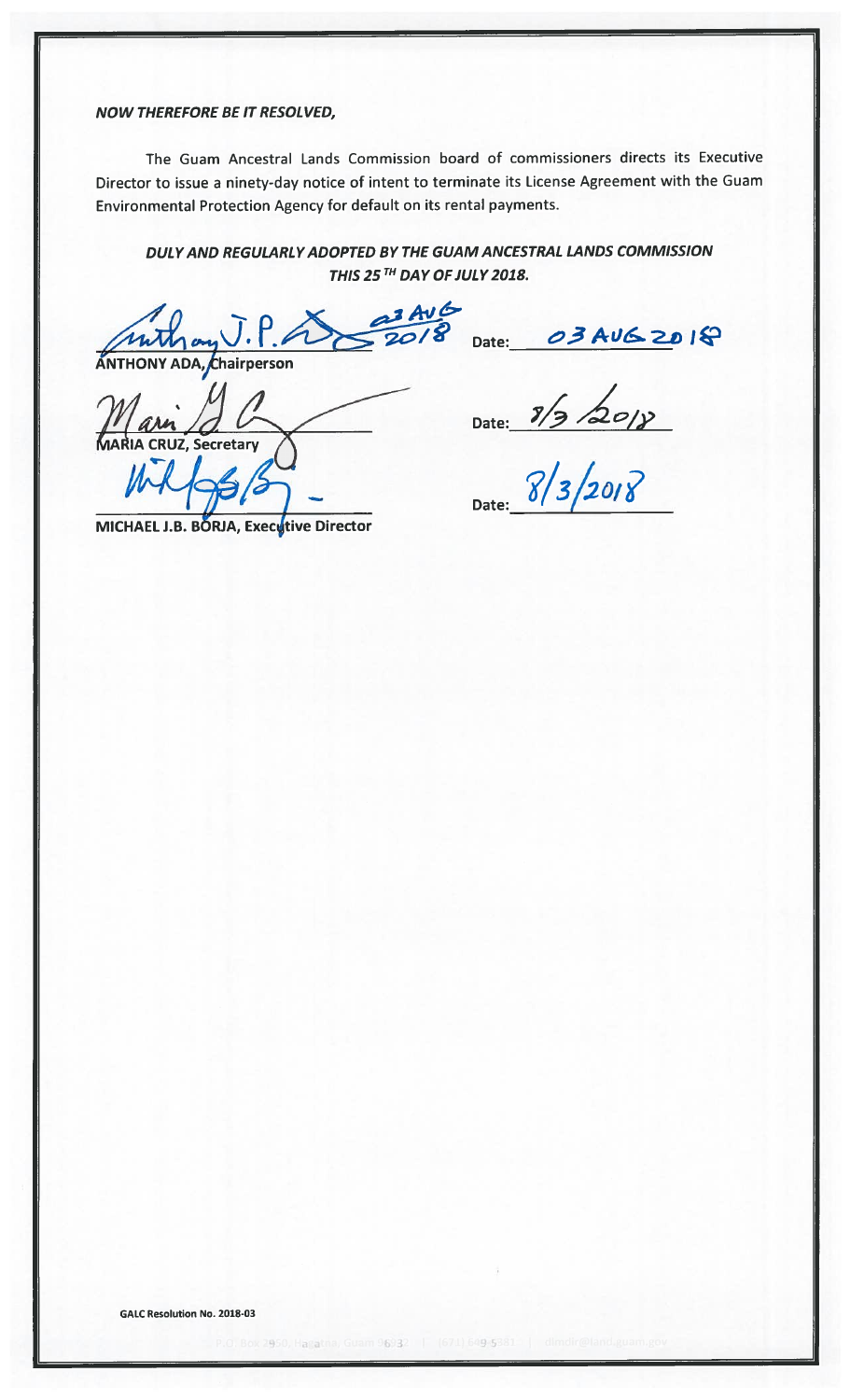**EDDIE BAZA CALVO Covernor of Guam** I Maga'Lahen Guahan

**Customer Name:** 

**GEPA** 

**RAY TENORIO** Lt. Covernor of Guam I Segundo Na Maga'lahen Guahan



Aturidåd Inadilånton Ikunumihan Guahan

**EARIBILA GALC Resolution 2018-03** 

**JAY ROJAS** Administrator Adminastradot

**MANA SILVA TAIJERON** Deputy Administrator Sigundo Na Adminastradot

**Statement** 

Date: Customer ID: 7/26/2018 GA004

| <b>Account Summary</b>  |              |  |  |  |
|-------------------------|--------------|--|--|--|
| Previous Balance:       | \$0.00       |  |  |  |
| Charges:                | \$288,000.00 |  |  |  |
| Payments/Credits:       | \$0.00       |  |  |  |
| <b>Current Balance:</b> | \$288,000.00 |  |  |  |

**Guam EPA Administration Building** Bldg. 17-3304, Mariner Ave. Tiyan Barrigada, Guam 96913

**Guam Ancestral Land Commission** License for 8,000 sg. ft. located in Building No. 15-6101 Tiyan

| <b>Billing</b><br><b>Number</b> | <b>Date</b> | <b>Description</b>             | <b>Charges</b> | Payments/<br><b>Credits</b> | <b>Balance</b> |
|---------------------------------|-------------|--------------------------------|----------------|-----------------------------|----------------|
|                                 |             | <b>Previous Balance</b>        | \$0.00         | \$0.00                      | \$0.00         |
| 05047                           | 11/1/2014   | Monthly Lease - November 2014  | \$8,000.00     | \$0.00                      | \$8,000.00     |
| 05077                           | 12/1/2014   | Monthly Lease - December 2014  | \$8,000.00     | \$0.00                      | \$8,000.00     |
| 05104                           | 1/1/2015    | Monthly Lease - January 2015   | \$8,000.00     | \$0.00                      | \$8,000.00     |
| 05116                           | 2/1/2015    | Monthly Lease - February 2015  | \$8,000.00     | \$0.00                      | \$8,000.00     |
| 05143                           | 3/1/2015    | Monthly Lease - March 2015     | \$8,000.00     | \$0.00                      | \$8,000.00     |
| 05176                           | 4/1/2015    | Monthly Lease - April 2015     | \$8,000.00     | \$0.00                      | \$8,000.00     |
| 05205                           | 5/1/2015    | Monthly Lease - May 2015       | \$8,000.00     | \$0.00                      | \$8,000.00     |
| 05230                           | 6/1/2015    | Monthly Lease - June 2015      | \$8,000.00     | \$0.00                      | \$8,000.00     |
| 05254                           | 7/1/2015    | Monthly Lease - July 2015      | \$8,000.00     | \$0.00                      | \$8,000.00     |
| 05282                           | 8/1/2015    | Monthly Lease - August 2015    | \$8,000.00     | \$0.00                      | \$8,000.00     |
| 05315                           | 9/1/2015    | Monthly Lease - September 2015 | \$8,000.00     | \$0.00                      | \$8,000.00     |
| 16001                           | 10/1/2015   | Monthly Lease - October 2015   | \$8,000.00     | \$0.00                      | \$8,000.00     |
| 16165                           | 4/1/2016    | Monthly Lease - April 2016     | \$8,000.00     | \$0.00                      | \$8,000.00     |
| 16193                           | 5/1/2016    | Monthly Lease - May 2016       | \$8,000.00     | \$0.00                      | \$8,000.00     |
| 16219                           | 6/1/2016    | Monthly Lease - June 2016      | \$8,000.00     | \$0.00                      | \$8,000.00     |
| 16248                           | 7/1/2016    | Monthly Lease - July 2016      | \$8,000.00     | \$0.00                      | \$8,000.00     |
| 16273                           | 8/1/2016    | Monthly Lease - August 2016    | \$8,000.00     | \$0.00                      | \$8,000.00     |
| 16303                           | 9/1/2016    | Monthly Lease - September 2016 | \$8,000.00     | \$0.00                      | \$8,000.00     |
| 17018                           | 10/1/2016   | Monthly Lease - October 2016   | \$8,000.00     | \$0.00                      | \$8,000.00     |
| 17043                           | 11/1/2016   | Monthly Lease - November 2016  | \$8,000.00     | \$0.00                      | \$8,000.00     |
| 17071                           | 12/1/2016   | Monthly Lease - December 2016  | \$8,000.00     | \$0.00                      | \$8,000.00     |

590 S. Marine Corps, Dr. Suite 511 ITC Building<br>Tamuning, GUAM 96913

T 671.647.4332 F 671.649.4146 www.investguam.com



Page 1 of 2